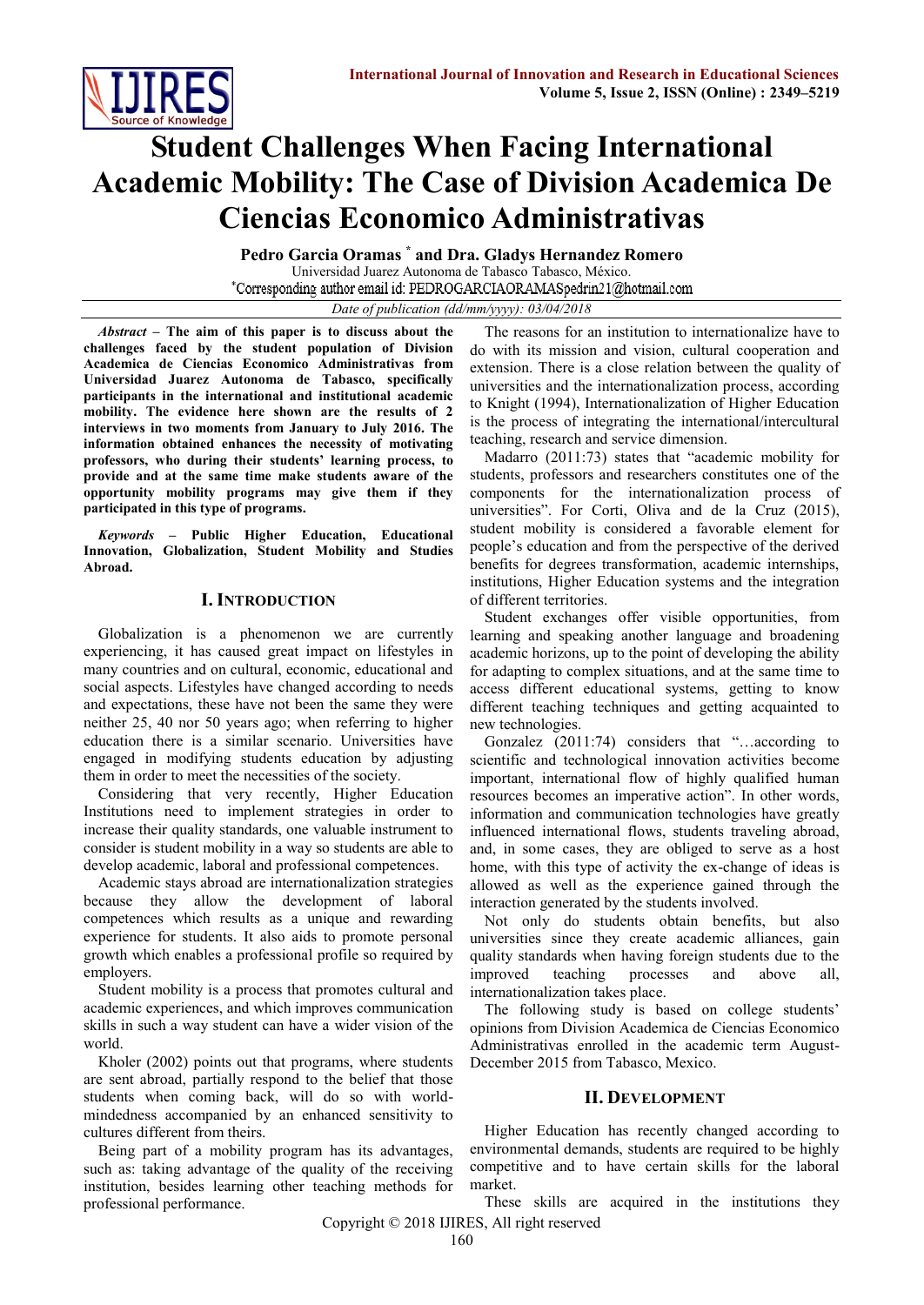

graduated from, which in turn are obliged to be continually updated in order to offer new educational programs and strategies used by different countries around the world; institutions involvement is necessary so students receive education where acting outside their comfort zone is imperative, in order to explore new horizons and acquire new experiences, which cannot be obtained as knowledge or abilities in certain classes or activities performed before graduating.

New experiences from the laboral environment as well as knowledge, this is the only way Higher Education Institutions educate and prepare people, not only for performing a specific post in a company or working areas, but also educating citizens who can con-tribute significantly in their country, educating new generations, new discoveries or pa-tents, in the scientific, commercial and technological context.

College students are aware of the opportunities they can take advantage of when doing academic stays abroad, for instance, meeting people from different cultures, adapting, learning or mastering another language, and also personal and professional growth.

Higher Education of excellence requires students to be able to compete in the international arena. Academic exchange implies the use of information and communication technologies as they strengthen communication channels and research networks.

To have competent cohorts, Universidad Juarez Autonoma de Tabasco fosters student mobility to different countries, such as: Spain, France, Italy, Chile, Colombia, Canada, United States, Brazil and Costa Rica.

Even though, college students did not choose France (see annex 1), chosen students by connotations are short term mostly, Mexican students choose to study one term of their academic life, more than registering to a degree or postgraduate abroad.

Etienne (2008) points out that 65.6% of Mexicans go to this country for a semester and do stays or internships, inter institutional exchanges or international academic mobility.

According to data published by Secretaria de Education Publica (SEP), in the national student mobility inquiry of Mexico (2012), our country is a student exporter to Spain, since the proportion of students that choose this destination is four times more than the number of Spanish students who come to Mexico.

## *Student Mobility as a Globalization Consequence.*

Nowadays, the development models are based on technologic innovation, as well as an increase in the productivity for new job skills in a global environment. It is for this rea-son that higher education plays an important role when it comes to this subject. (Rama, 2009).

To talk about academic mobility the definition of the globalization concept is needed, Didou points out that "… it is an economic process that results from financial and commercial integration politics combined with an intensive use of telecommunications "(Didou, 2000:68), and the participants in this research enjoy the use of technology since a young age.

Globalization is a social phenomenon that goes through

frontiers, which leads universities to work to improve the academic training with new knowledge and attitudes in order to settle labor, education, social and economic expectations.

Student mobility is a fundamental matter for the educative sector, it requires being studied because it is one of the most dynamic aspects of globalization.

This global era in which we live, has had consequences in the so-called internationalization, that is getting stronger due to the relevance of the movements in the economic, politic, social, cultural and of course educative sectors. (Didou, 2000). The education internationalization subject implies a series of factors that in the present day have greater relevance as are study programs, investigation and educative cooperation. The contemporary world requires people who, beyond the professional field, have the capacity to respect cultural diversity, tolerance towards the others and promove the pacific coexistence to motivate the making of common projects.

In this tenor, Moctezuma and Navarro (2011), consider that the term education internalization, is understood as a mean and not as a result, that is, through this internationalization achieved by globalization, the higher education institutions and their students get to participate actively in the subjects imparted during their stay aboard.

The internationalization is a fundamental part of higher education since it helps in a significant way to obtain a high competitiveness grade in their students. We have to keep in mind the meaning the word "competitiveness" has for universities, it consists in their main objective, because if they educate competitive persons they will not only contribute in a positive way to their residence country, but they will also make their countries stand out with their contributions.

Before the outlook of internationalization is needed to emphasize the subjects related to higher education, one of them is the benefit that the student mobility program has brought with itself, the experiences that those students who got a scholarship to study abroad got can't be ignored, since the country and the universities need to progress academically, besides it is an opportunity that is not in everyone's reach.

One of the best ways to form part of internationalization is academic mobility that has been in constant development during the last years,

The mobility of one country to another offer a lot of opportunities and challenges that are mentioned in this research.

## **III. MATH**

This research was made in the Academic division of economic administrative sciences belonging to the autonomous Juarez university of Tabasco, both located in the Zona de la cultura in the city of Villahermosa, Tabasco, located in the southeast of the Mexican republic.

The criteria to apply the survey was based in the choice of a total of the 29 participants in the program of international academic mobility during the period of July-December 2015, without regard of gender, age, or degree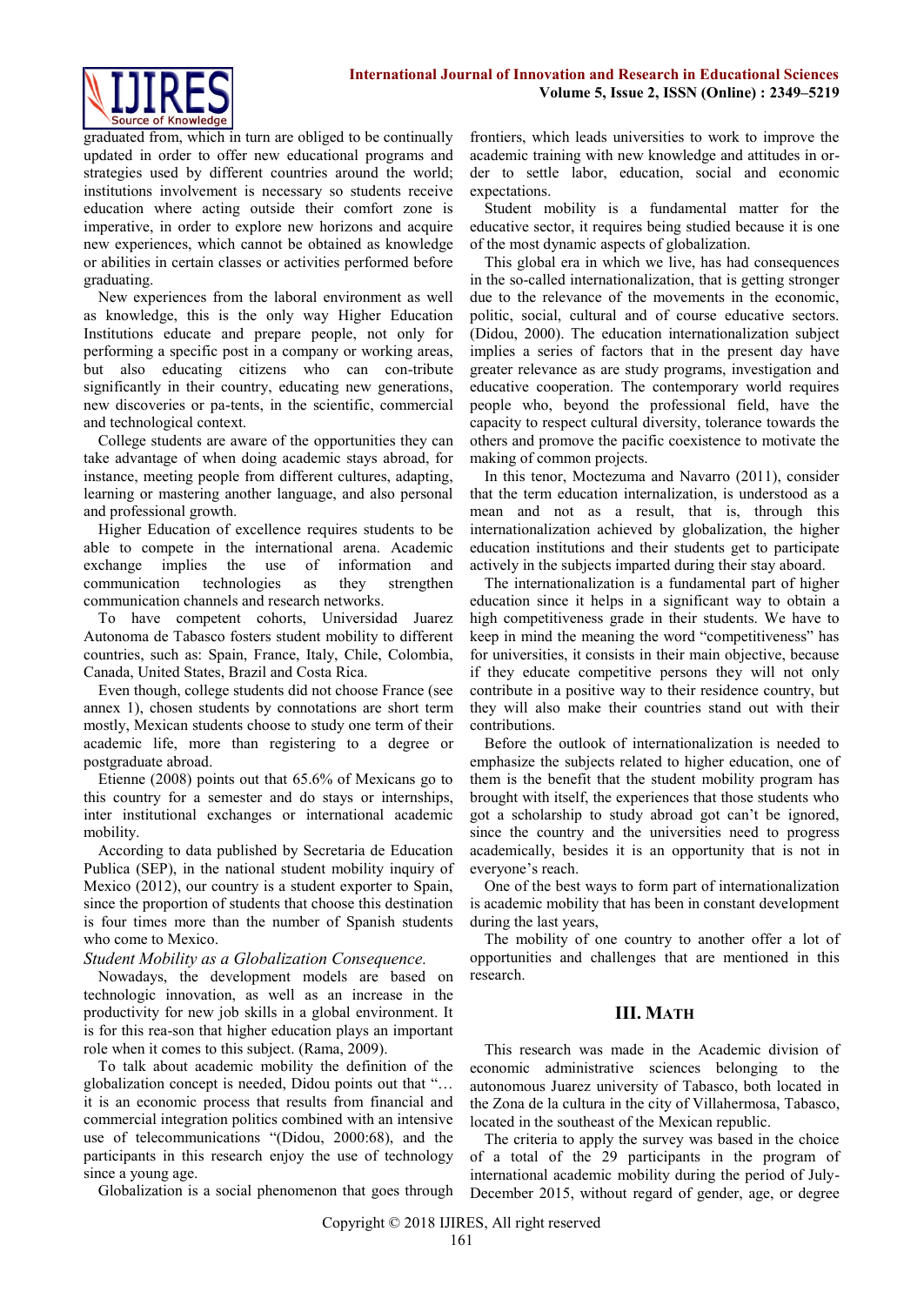

they study, and assuming that all of them are regular students and students of the previously mentioned academic division in which four degrees: administration, economics, accounting, and marketing.

The surveys were filled out by the students and the open questions were product of an in-depth interview with the most significant cases, which were used to make the closed questions and build the facts in an analytic way.

The instruments used for measurement were two semistructured surveys applied in two moments. The first survey consists of 25 questions and was used to detect the population with the required characteristics: regular students, students who belong to this academic division and participants in the international academic mobility program during the period of July – December 2015. In a second moment, a survey with thirteen semi-structured questions was applied to students who answered affirmatively to 70% of the questions in the first survey. The research reports aspects related with the following categories: Globalization, knowledge and learning techniques, national security and cultural diversity.

## **IV. RESULTS**

When students were asked if their parents had influenced their decision to participate in this program, 11 students (38%) said no, that the decision was taken by them. See table 1.

Table 1. Influence of their parents in the decision of participating in the program.

|                           | Absolute  | Relative  |
|---------------------------|-----------|-----------|
| Answer                    | frequency | frequency |
| Strongly agree            |           |           |
| Agree                     |           | 14        |
| Neither agree or disagree | 12        | 41        |
| Disagree                  |           | 21        |
| Strongly disagree         |           |           |
| Total                     | 7 Q       |           |

Source: own elaboration

To the question about if they had moral support from their parents, 70% answered affirmatively, against 30% who consider that they didn't receive this support.

This is a challenge both for those who participate in the program and their parents.

In the in-depth interviews they explain that this attitude by part of their parents is due to economic factors:

"… Because unemployment hit my family too" (Carlos, mobility in Colombia).

"My mother supports the household and we are a lot in the family" (Cinthia, mobility in Spain).

"... My parents work for Petróleos mexicanos and they don't know for how long they will have their jobs" (Roberto, mobility in Chile).

"I had to save money during two years because I live with my grandma and an aunt" (Nadia, mobility in Italy).

The purchasing power that students have is insufficient, even though they have a secure and solid job, the salary which they count with, won't let them live comfortably. (Gil, 2002).

As Silva, Chelme & Salgado (2003) comment, the educative development in a country is one of the elements that can generate a greater equity and benefit for students, since this makes the access to education easier and with that the possibility of getting access to academic mobility programs.

When they were asked if their professors had encouraged them to enter this program, 38% answered that their professors acted in an indifferent way before this decision, not giving much attention. 24% answered in a negative way, that is to say that their professors discouraged them. This way of acting by part of their professors turns into a challenge to beat for university students. The 37% left answered affirmatively, commenting that their professors had a positive influence in taking this decision, (See table 2), and the thing is that student mobility is not limited only take subjects in another country, but also experiencing new sensations, new knowledge about how to conduct your life, how to move in different places to each student belongs.

Table 2. Professors encouraged you.

|                                                   | Absolute  | Relative  |
|---------------------------------------------------|-----------|-----------|
| Answer                                            | frequency | frequency |
| Strongly agree                                    |           |           |
| Agree                                             | 10        | 34        |
| Neither agree or disagree                         |           | 38        |
| Disagree                                          |           | 14        |
| Strongly disagree                                 |           | 10        |
| Total                                             | 29        | 100       |
| $\tilde{\phantom{a}}$<br>$\overline{\phantom{0}}$ | . .       |           |

Source: Own elaboration

Student mobility represents a lot more things besides school, people get prepared academically indeed, but at the same time, maybe without it being the main purpose, human beings sensible to other cultures and people with different lifestyles are being formed, it is then a way to find out a lot about themselves, becoming competent in knowledge and in life, as shown in Table 3, in which 100% of students pointed out that having participed in this program prepared them to face new challenges showing proof of their capacity to survive.

Table 3. You think mobility was an academic and life

| experience. |
|-------------|

|                           | Absolute  | Relative  |
|---------------------------|-----------|-----------|
| Answer                    | frequency | frequency |
| Strongly agree            | 26        | 90        |
| Agree                     |           |           |
| Neither agree or disagree |           |           |
| Disagree                  |           |           |
| Strongly disagree         |           |           |
| Total                     | 29        |           |

Source: Own elaboration

Marzo, Pedraja & Rivera (2004) consider that student academic mobility is one of the factors that has increased the competence in the higher education sector, when the participants in this research were asked if they consider that the university's prestige had any influence in their choice, 59% of participants agreed as shown in Table 4.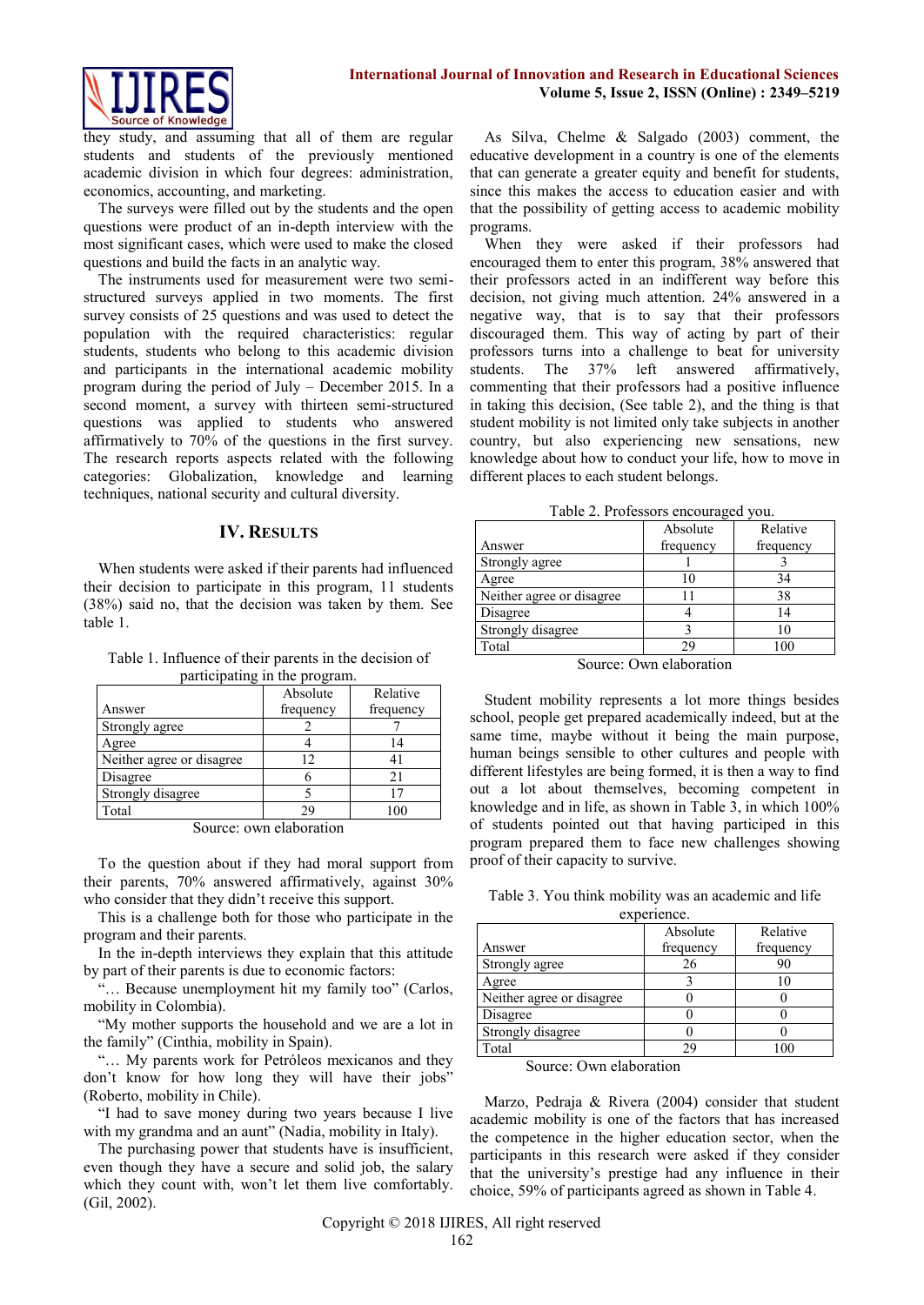

Table 4. The recipient institution's prestige had any influence in your choice.

| Absolute<br>Relative      |           |           |  |  |  |  |
|---------------------------|-----------|-----------|--|--|--|--|
| Answer                    | frequency | frequency |  |  |  |  |
| Strongly agree            |           |           |  |  |  |  |
| Agree                     |           | 38        |  |  |  |  |
| Neither agree or disagree |           | 31        |  |  |  |  |
| Disagree                  |           |           |  |  |  |  |
| Strongly disagree         |           |           |  |  |  |  |
| Total                     | 29        | 100       |  |  |  |  |

Source: Own elaboration

When being asked if they liked getting to know another country, 100% of them answered affirmatively, 89% considers that having participated in this program raised the quality of their academic formation, it is the traditional function of the university to merge education with investigation, it has been innovated because of the need to insert it in their social environment. (Aparicio, 2000).

58% of the participants consider that the economic support they received by the Autonomous Juarez University of Tabasco, was insufficient, against 17% who consider that this economic support was sufficient to cover their expenses.

The results are shown in Table 5. Nowadays we observe that despite being to a certain extent accessible going to another country using a scholarship imparted by the government or the institutions who send the students, the support they receive, is insufficient to stay abroad during a semester.

Table 5. The support received was insufficient to cover your expenses.

|                           | Absolute  | Relative  |
|---------------------------|-----------|-----------|
| Answer                    | frequency | frequency |
| Strongly agree            |           |           |
| Agree                     |           |           |
| Neither agree or disagree |           | 24        |
| Disagree                  |           | 24        |
| Strongly disagree         |           | 34        |
| Total                     | 29        | 100       |

Source: Own elaboration

93% of participants considers that Autonomous Juarez University of Tabasco, should increase the economic support they give, as shown in Table 6.

Table 6. Increase the economic support granted by the UJAT

|                           | Absolute  | Relative  |
|---------------------------|-----------|-----------|
| Answer                    | frequency | frequency |
| Strongly agree            | 18        | 62        |
| Agree                     |           |           |
| Neither agree or disagree |           |           |
| Disagree                  |           |           |
| Strongly disagree         |           |           |
| Total                     |           |           |

Source: Own elaboration

It is important to stand out that all of them must fulfill certain requirements as maintaining their GPA, speaking a foreign language because speaking and learning new

languages gets rid of the limits to take classes abroad, especially if it is the English language. On Table 7 we show the results obtained when the students were asked if they had learned another language during their stay abroad, 55% answered negatively. Leaning a foreign language in the country they stay, symbolizes a challenge they must face, since in that university can emerge new academic opportunities, if they succeeded to master a second foreign language.

|  |  | Table 7. You learned another language. |
|--|--|----------------------------------------|
|  |  |                                        |

| Table 7. Tou icarriculationici fanguage. |           |           |  |  |
|------------------------------------------|-----------|-----------|--|--|
|                                          | Absolute  | Relative  |  |  |
| Answer                                   | frequency | frequency |  |  |
| Strongly agree                           |           |           |  |  |
| Agree                                    |           | 28        |  |  |
| Neither agree or disagree                | 13        | 45        |  |  |
| Disagree                                 |           |           |  |  |
| Strongly disagree                        |           |           |  |  |
| Total                                    | 29        | 100       |  |  |
| –                                        |           |           |  |  |

Source: Own elaboration

#### **V. DISCUSSION**

Munoz, Rios  $\&$  Abalde (2002), consider that the quality of higher education is an important issue for all universities, considering that the development grade it reaches, will have an impact in the activities their graduates do in the labor market.

Student mobility has represented a great progress in different knowledge fields in the world, through the exchange of ideas and cultures that had promoted the development of countries, being bachelor's degree students the main ambassadors. In regard to this Luchilo (2006) points out that this program is one of the main aspects of qualified personnel mobility, as well as the most notorious option of the higher education internationalization process.

A great part of the participants in this research states that they didn't receive any economic support from part of their parents, Arino, Soler, & Llopis (2014) and Bazan, Backhoff & Turollols (2016), consider that the access and participation to this programs is the outcome of a social selection, this is that the parents with a better formation and greater purchasing power are the ones who bet for an experience abroad for their university student children.

Which means that it is not that the parents of these students don't want their children to participate in this program, but the thing is that their purchasing power won't let them do it, in addition to they not counting with the academic formation that encourage this participation.

The support the professors must give their students, is very important, as Gairin, Feixas, Gillamon & Quinquer (2004) say, since it helps to motivate them in the achievement of new objectives, strengthen their learning and guide them through the decision making, the participants in this research point out that not all of their professors were willing to help them in this decision.

All the students consider that having participated in this program has been a great experience. And the thing is that international mobility provides the students with the needed knowledge to perform efficiently in the labor field. In regard to this Chevaillier (2002) considers that the changes

Copyright © 2018 IJIRES, All right reserved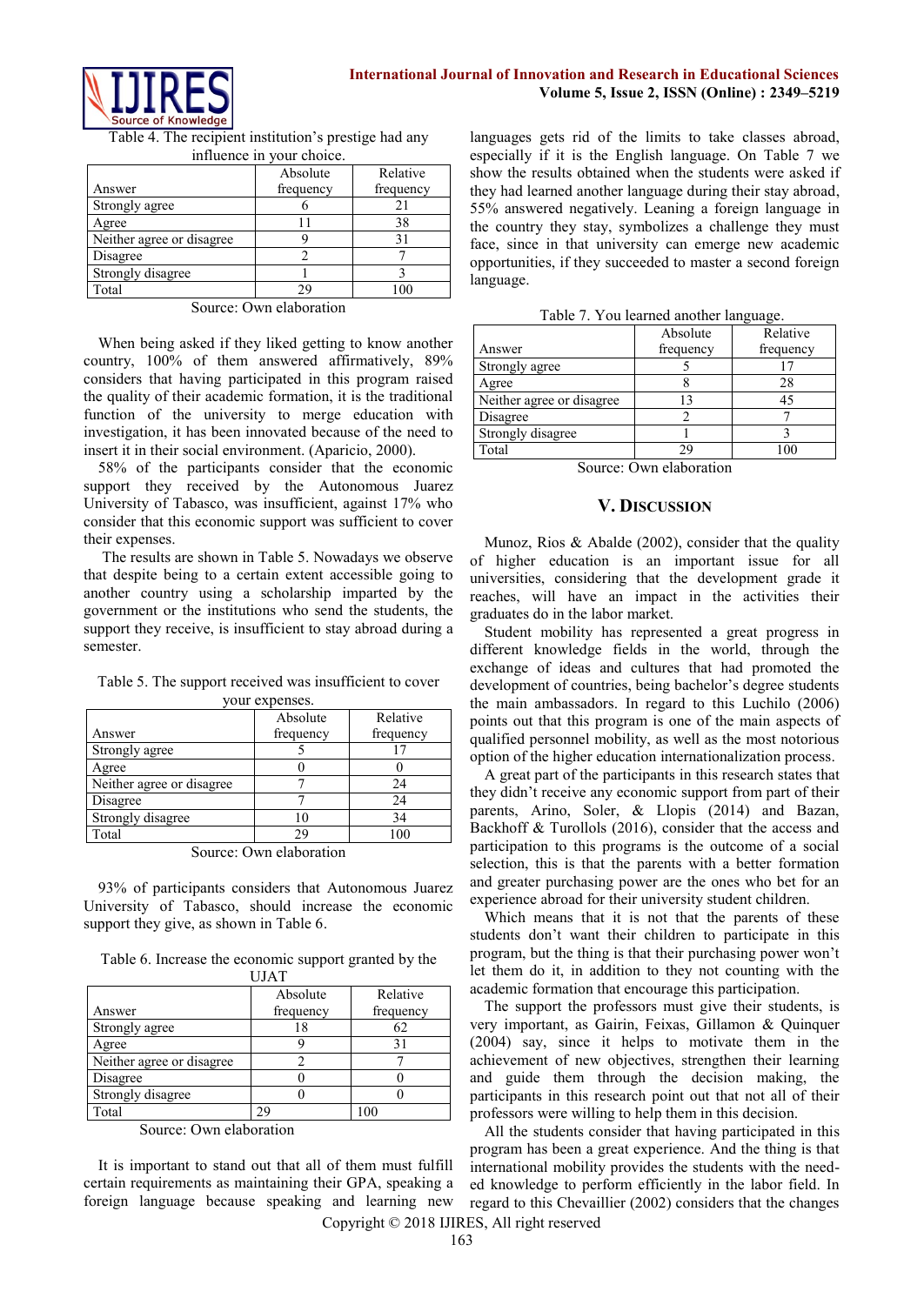

in the work environment demand a constant update and innovation in the future workers and the existing ones.

The labor market requires trained human factor, with the needed skills to cope with the work area. According to Sobrado & Romero (2002), the growth in the labor market, is producing a constant process of professional diversification.

The student flow modifies a series of elements in the academic, social, labor and economic fields. In regard to this Alvarez & Rodríguez (1997) consider that among the main change inducing factors, are among others, the social and economic changes, in addition to the development of new information and communication technologies.

#### **VI. CONCLUSION**

Without a doubt, nowadays the world experiences a multitude of events, most of them, mediated by the employment and the use of technologies that have become an important part of the society's life which university students take part.

The job of higher education institutions nowadays consists in opening the doors and promoting the opportunities they have for their internationalization and make themselves known like competent universities in this demanding globalized world, but above all else, students must motivate themselves and explore new paths that will bring them big benefits.

However, these benefits often symbolize challenges to the ones involved in them, the participants of this research consider that their purchasing power limit them to enjoy or participate in this program created for them, with the sole purpose of they are being encouraged and increase their knowledge, besides interacting with students of different parts of the world.

To participate in this program is required to master a foreign language and even though all the participants master a language, the fact of travelling to a non-Spanish speaking country, is a challenge for them, since most of the students chose a Spanish speaking country.

The third challenge the participants faced was the fact of coexisting with people from different cultures, having to adapt to them. The total of the university students, consider they developed their survival capacities.

The participants in this research had evaluated the results obtained and consider they have invested their time well, as for the money received, they point out that managing to survive with that support became a challenge for them, since the exchange rate of the peso compared with the foreign currency, make them limit themselves to their basic expenses to cover their needs.

The requisites that both the recipient and the home universities demand symbolize an encouraging challenge for the student to improve the quality of their learnings, since we note that they are students with economic possibilities the ones who can study in another country, but in the case of the ones who do not count with this possibility, the ones who have high knowledge levels and full the requirements are chosen for an academic exchange scholarship or for being accepted by a foreign university.

## **APPENDIX**

Annex 1 Destination of the participants

| <b>NO. OF STUDENTS</b> | <b>PERCENTAGES</b> |
|------------------------|--------------------|
|                        |                    |
|                        |                    |
|                        |                    |
|                        |                    |
|                        | 100%               |
|                        |                    |

Source: Own Elaboration

#### *Annex 2 Entry Interview*

Hello. I ask you to answer the following questions which answers will support the work "Challenges of university students from Tabasco before international academic mobility.", The results obtained will be confidential.

1. Your parents influenced you to participate in student mobility.

| Strongly<br>Agree | Agree | Neither<br>Agree or<br>Disagree | Disagree | Strongly<br>Disagree |
|-------------------|-------|---------------------------------|----------|----------------------|
|                   |       |                                 |          |                      |

2. You had the moral support of your parents to participate in student mobility.

| Strongly |       | Neither  |          | Strongly |
|----------|-------|----------|----------|----------|
| Agree    | Agree | Agree or | Disagree | Disagree |
|          |       | Disagree |          |          |

3. Your teachers encouraged you to participate in student mobility.

You went on student mobility with your friends.

| Strongly<br>Agree | Agree | Neither<br>Agree or | Disagree | Strongly<br>Disagree |
|-------------------|-------|---------------------|----------|----------------------|
|                   |       | Disagree            |          |                      |

5. Your friends participated in student mobility.

|                   |       | Neither              |          |                      |
|-------------------|-------|----------------------|----------|----------------------|
| Strongly<br>Agree | Agree | Agree or<br>Disagree | Disagree | Strongly<br>Disagree |
|                   |       |                      |          |                      |

6. You consider that the prestige of the university influenced to have gone on mobility.

| Strongly |       | Neither              |          | Strongly |
|----------|-------|----------------------|----------|----------|
| Agree    | Agree | Agree or<br>Disagree | Disagree | Disagree |

7. You chose the country you wanted to go to study.

| Strongly<br>Agree | Agree | Neither<br>Agree or<br>Disagree | Disagree | Strongly<br>Disagree |
|-------------------|-------|---------------------------------|----------|----------------------|
|                   |       |                                 |          |                      |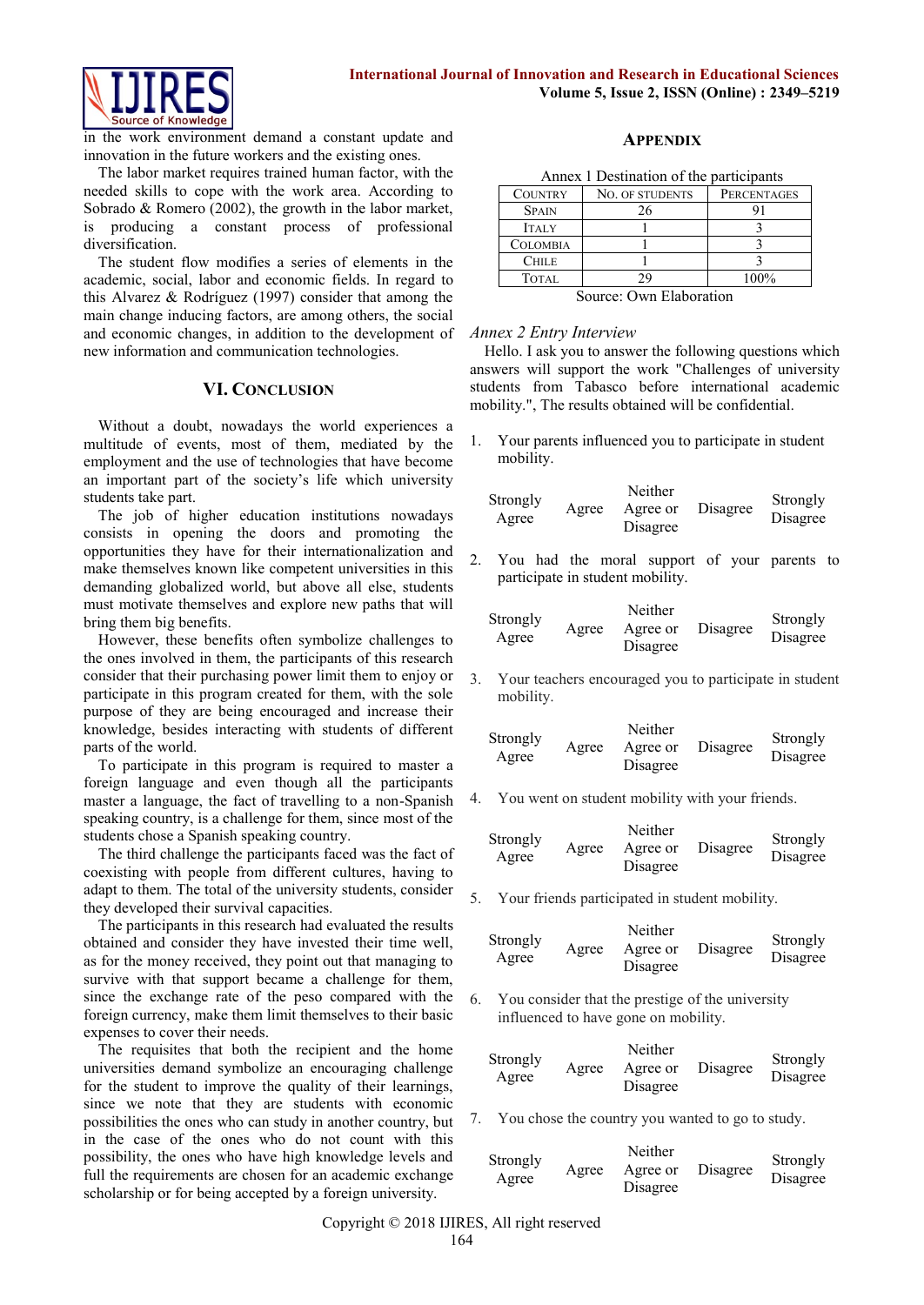

8. The country you selected was always your first choice. 18. You were able to enrich your professional training.

| Strongly |       | Neither  |          | Strongly |
|----------|-------|----------|----------|----------|
| Agree    | Agree | Agree or | Disagree | Disagree |
|          |       | Disagree |          |          |

9. You liked participating in the mobility program.

| Strongly |       | Neither  |          | Strongly |
|----------|-------|----------|----------|----------|
| Agree    | Agree | Agree or | Disagree | Disagree |
|          |       | Disagree |          |          |

10. You liked meeting another country.

|                   |       | Neither  |          |                      |
|-------------------|-------|----------|----------|----------------------|
| Strongly<br>Agree | Agree | Agree or | Disagree | Strongly<br>Disagree |
|                   |       | Disagree |          |                      |

11. You consider that the professors of the receiving university have higher academic quality.

|                   |       | Neither  |          | Strongly |
|-------------------|-------|----------|----------|----------|
| Strongly<br>Agree | Agree | Agree or | Disagree | Disagree |
|                   |       | Disagree |          |          |

12. You believe that student mobility increased the quality of your academic education.

|          |       | Neither  |          |                      |
|----------|-------|----------|----------|----------------------|
| Strongly | Agree | Agree or | Disagree | Strongly<br>Disagree |
| Agree    |       | Disagree |          |                      |

13. You obtained benefits in your academic training

|                   |       | Neither  |          |                      |
|-------------------|-------|----------|----------|----------------------|
| Strongly<br>Agree | Agree | Agree or | Disagree | Strongly<br>Disagree |
|                   |       | Disagree |          |                      |

14. You selected the participating university for its teaching methods.

| Strongly<br>Agree | Agree | Neither<br>Agree or<br>Disagree | Disagree | Strongly<br>Disagree |
|-------------------|-------|---------------------------------|----------|----------------------|
|-------------------|-------|---------------------------------|----------|----------------------|

15. The way of evaluating of your teachers affected your GPA.

| Strongly<br>Agree | Agree | Neither<br>Agree or<br>Disagree | Disagree | Strongly<br>Disagree |
|-------------------|-------|---------------------------------|----------|----------------------|
|-------------------|-------|---------------------------------|----------|----------------------|

16. He schedules of the subjects that you studied were rigid.

| Strongly |       | Neither  |          | Strongly |
|----------|-------|----------|----------|----------|
| Agree    | Agree | Agree or | Disagree | Disagree |
|          |       | Disagree |          |          |

17. The schedules of your subjects were convenient to carry out all your activities.

| Strongly<br>Agree | Agree | Neither<br>Agree or<br>Disagree | Disagree | Strongly<br>Disagree |
|-------------------|-------|---------------------------------|----------|----------------------|
|                   |       |                                 |          |                      |

| Strongly<br>Agree | Agree | Neither<br>Agree or<br>Disagree | Disagree | Strongly<br>Disagree |
|-------------------|-------|---------------------------------|----------|----------------------|
|-------------------|-------|---------------------------------|----------|----------------------|

19. The academic environment is better than that of the UJAT.

| Strongly<br>Agree | Agree | Neither<br>Agree or | Disagree | Strongly<br>Disagree |
|-------------------|-------|---------------------|----------|----------------------|
|                   |       | Disagree            |          |                      |

20. The evaluation form has higher quality than the UJAT.

|                   |       | Neither  |          | Strongly |
|-------------------|-------|----------|----------|----------|
| Strongly<br>Agree | Agree | Agree or | Disagree | Disagree |
|                   |       | Disagree |          |          |

21. The money that the UJAT gave you was enough to cover your expenses.

| Strongly<br>Agree | Agree | Neither<br>Agree or<br>Disagree | Disagree | Strongly<br>Disagree |
|-------------------|-------|---------------------------------|----------|----------------------|
|                   |       |                                 |          |                      |

22. The economy of the country you visited is more vigorous than that of our country.

|                   |       | Neither  |          |                      |
|-------------------|-------|----------|----------|----------------------|
| Strongly<br>Agree | Agree | Agree or | Disagree | Strongly<br>Disagree |
|                   |       | Disagree |          |                      |

23. You considers that the economic support should be increased.

|                   |       | Neither  |          | Strongly |
|-------------------|-------|----------|----------|----------|
| Strongly<br>Agree | Agree | Agree or | Disagree | Disagree |
|                   |       | Disagree |          |          |

24. You had difficulty managing your money during your academic stay.

| Strongly<br>Agree | Agree | Neither<br>Agree or<br>Disagree | Disagree | Strongly<br>Disagree |
|-------------------|-------|---------------------------------|----------|----------------------|
|                   |       |                                 |          |                      |

25. You got more knowledge.

| Strongly<br>Agree        | Agree | Neither<br>Agree or<br>Disagree | Disagree | Strongly<br>Disagree |
|--------------------------|-------|---------------------------------|----------|----------------------|
| We appreciate your help. |       |                                 |          |                      |
| Source: Own elaboration. |       |                                 |          |                      |

# *Annex 3 Second Interview*

Hello. I ask you to answer the following questions whose answers will support the work "Challenges of university students from Tabasco before international academic mobility", the results obtained will be confidential.

# Copyright © 2018 IJIRES, All right reserved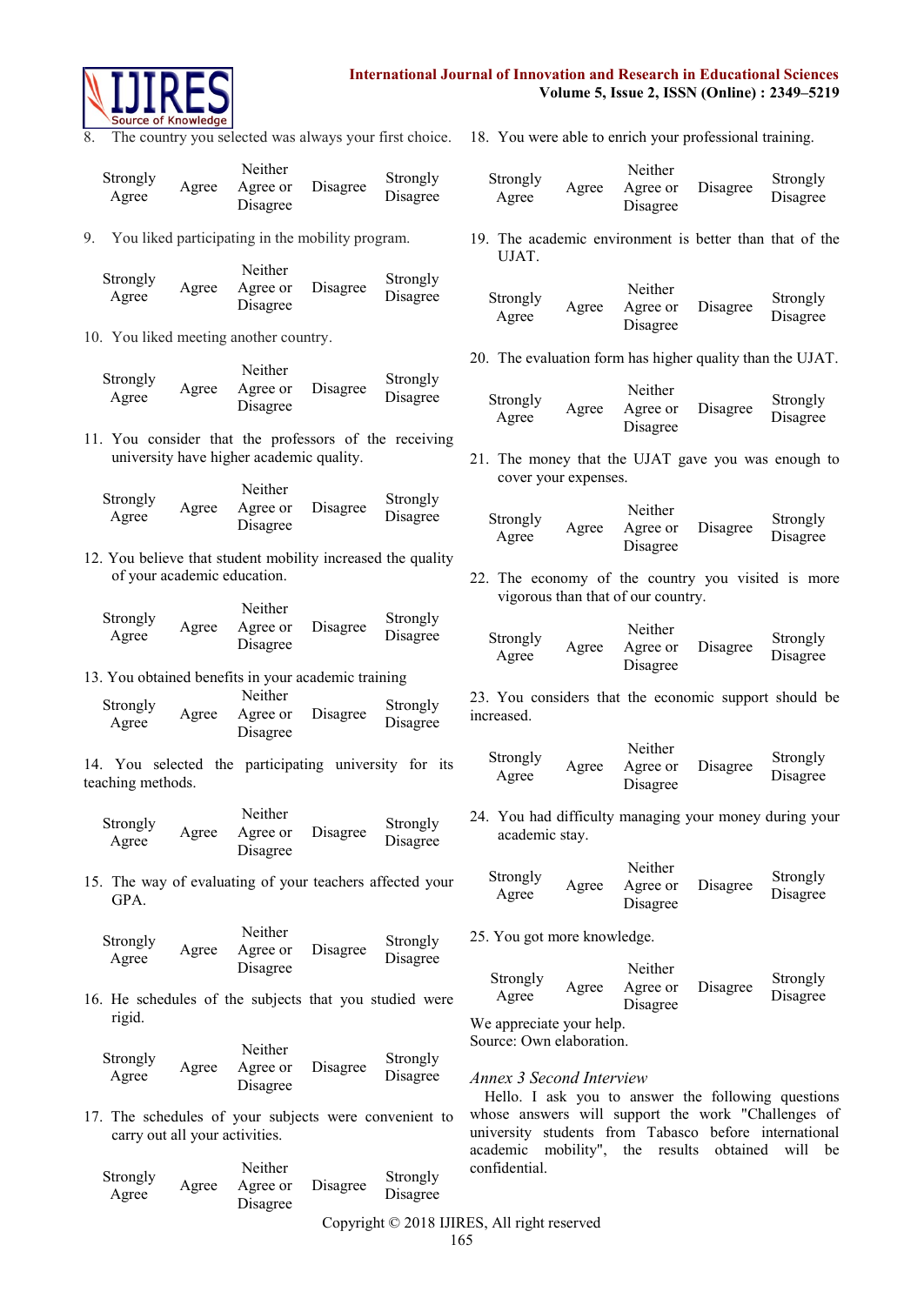



1. -Do you think that the knowledge you acquired was 11. - You felt safe having been in another country. beneficial for your professional development?

| Strongly<br>Agree | Agree | Neither<br>Agree or<br>Disagree | Disagree | Strongly<br>Disagree |
|-------------------|-------|---------------------------------|----------|----------------------|
|-------------------|-------|---------------------------------|----------|----------------------|

2. -Student mobility allowed you to strengthen your teaching-learning techniques.

| Strongly |       | Neither  |          | Strongly |
|----------|-------|----------|----------|----------|
| Agree    | Agree | Agree or | Disagree | Disagree |
|          |       | Disagree |          |          |

3. -You believe that having participated in mobility was a learning and life experience.

|                   |       | Neither  |          |                      |
|-------------------|-------|----------|----------|----------------------|
| Strongly<br>Agree | Agree | Agree or | Disagree | Strongly<br>Disagree |
|                   |       | Disagree |          |                      |

4. -You adopted other cultures.

| Strongly |       | Neither  |          | Strongly |
|----------|-------|----------|----------|----------|
| Agree    | Agree | Agree or | Disagree | Disagree |
|          |       | Disagree |          |          |

5. -You acquired knowledge of other cultures.

|                   |       | Neither  |          |                      |
|-------------------|-------|----------|----------|----------------------|
| Strongly<br>Agree | Agree | Agree or | Disagree | Strongly<br>Disagree |
|                   |       | Disagree |          |                      |

6. -You had to modify your lifestyle.

|                   |       | Neither              |          |                      |
|-------------------|-------|----------------------|----------|----------------------|
| Strongly<br>Agree | Agree | Agree or<br>Disagree | Disagree | Strongly<br>Disagree |
|                   |       |                      |          |                      |

7. -You were able to enter a multicultural and globalized world.

|                   |       | Neither  |          |                      |
|-------------------|-------|----------|----------|----------------------|
| Strongly<br>Agree | Agree | Agree or | Disagree | Strongly<br>Disagree |
|                   |       | Disagree |          |                      |

8. -You learned new languages.

|                   |       | Neither              |          |                      |  |  |
|-------------------|-------|----------------------|----------|----------------------|--|--|
| Strongly<br>Agree | Agree | Agree or<br>Disagree | Disagree | Strongly<br>Disagree |  |  |
|                   |       |                      |          |                      |  |  |

Neither

9. -You believe that student mobility allowed you to master the language.

|                   |       | Neither              |          |                      |
|-------------------|-------|----------------------|----------|----------------------|
| Strongly<br>Agree | Agree | Agree or<br>Disagree | Disagree | Strongly<br>Disagree |

10. -The issue of social security influenced for you to participate in mobility.

| Strongly |       | Neither              |          | Strongly |  |
|----------|-------|----------------------|----------|----------|--|
| Agree    | Agree | Agree or<br>Disagree | Disagree | Disagree |  |

| Strongly<br>Agree | Agree | Neither<br>Agree or<br>Disagree | Disagree | Strongly<br>Disagree |
|-------------------|-------|---------------------------------|----------|----------------------|
|-------------------|-------|---------------------------------|----------|----------------------|

12. - You put your personal safety at risk.

| Strongly<br>Agree | Agree | Neither<br>Agree or<br>Disagree | Disagree | Strongly<br>Disagree |
|-------------------|-------|---------------------------------|----------|----------------------|
|-------------------|-------|---------------------------------|----------|----------------------|

13. - Your classmates and teachers were kind to you.

| Strongly<br>Agree | Agree | Neither<br>Agree or<br>Disagree | Disagree | Strongly<br>Disagree |
|-------------------|-------|---------------------------------|----------|----------------------|
|-------------------|-------|---------------------------------|----------|----------------------|

We appreciate your help.

Source: Own elaboration.

#### **REFERENCES**

- [1] Álvarez, M. & Rodríguez, S. (1997). Total quality in the university: can we talk about clients? Bulletin of Economic Studies, vol. II, n. 161, 333–352. Available in [http://](http://search.proquest.com/openview/9d1d67c44539e65c5771795e8f81e164/1?pq-origsite=gscholar) [search.proquest.com/openview/9d1d67c44539e65c5771795e8f81e](http://search.proquest.com/openview/9d1d67c44539e65c5771795e8f81e164/1?pq-origsite=gscholar) [164/1?pq-origsite=gscholar.](http://search.proquest.com/openview/9d1d67c44539e65c5771795e8f81e164/1?pq-origsite=gscholar)
- [2] Aparicio, F. M. (2000). University and society in the dawn of 2000. RELIEVE, vol. 6, n. 1. Available in [http://www.uv.es/](http://www.uv.es/RELIEVE/v6n2/RELIEVEv6n2_3.h) [RELIEVE/v6n2/RELIEVEv6n2\\_3.h](http://www.uv.es/RELIEVE/v6n2/RELIEVEv6n2_3.h)
- [3] Ariño A., Soler I. & Llopis R. (2014). University student mobility in Spain. rase, vol.7 n. 1, 143- 167. Available in [http://rase.ase.es/](http://rase.ase.es/index.php/RASE/article/view/224/235) [index.php/RASE/article/view/224/235](http://rase.ase.es/index.php/RASE/article/view/224/235)
- [4] Bazan, A., Backoff, E. & Turollols, R. (2016). School participation, family support and performance in Mathematics: The case of Mexico in PISA (2012). RELIEF 22 (1), 1-17. doi: <http://dx.doi.org/10.7203/relieve22.1.8242>
- [5] Chevaillier, T. (2002). Higher education and its clients: institutional responses to changes in demand and in environment. Higher Education, vol. 44, 303-308. Available in [http://](http://link.springer.com/article/10.1023%2FA%3A1019802608400?LI=true#page-1) [link.springer.com/article/10.1023%2FA%3A1019802608400?LI=t](http://link.springer.com/article/10.1023%2FA%3A1019802608400?LI=true#page-1) [rue#page-1](http://link.springer.com/article/10.1023%2FA%3A1019802608400?LI=true#page-1)
- [6] Corti, A. M, Oliva, D, L and de la Cruz, Silvia (2015). "Internalization and university market". Journal of Higher Education, Mexico (174), 47-60. Available in [http://resu.anuies.mx/archives/revistas/Revista174\\_S3A2ES.pdf](http://resu.anuies.mx/archives/revistas/Revista174_S3A2ES.pdf)
- [7] Didou, Sylvie. (2000). Society of knowledge and internationalization of higher education in Mexico. Mexico: ANUIES
- [8] National Survey of International Student Mobility of Mexico (2012). Secretary of Pub-lic Education, Available in [http://www.sincree.sep.gob.mx/work/models/sincree/Resource/arc](http://www.sincree.sep.gob.mx/work/models/sincree/Resource/archivo_pdf/movilidad.pdf) [hivo\\_pdf/movilidad.pdf](http://www.sincree.sep.gob.mx/work/models/sincree/Resource/archivo_pdf/movilidad.pdf)
- [9] Etienne, G, (2008). International student mobility: a factor of social transformation? Reflections on Mexican student mobility towards France. Higher education for all. Viewed, Available in [http://www.iesalc.unesco.org.ve](http://www.iesalc.unesco.org.ve/)
- [10] Gairin, J., Feixas, M., Guillamón, C. & Quinquer, D. (2004). Academic tutoring in the European scenario of Higher Education. Interuniversity Journal of teacher training, vol. 18, n. 1, 61-77. Available

[www.redalyc.org/pdf/274/Resumenes/Resumen\\_27418105\\_1.pdf](http://www.redalyc.org/pdf/274/Resumenes/Resumen_27418105_1.pdf)

- [11] Gil, E. (2002). Late emancipation and family strategy. Youth studies, vol. 2, n. 58, 1-9. Available in [http://www.injuve.es/](http://www.injuve.es/sites/default/files/articulo1.pdf) [sites/default/files/articulo1.pdf](http://www.injuve.es/sites/default/files/articulo1.pdf)
- [12] Gonzalez, A. (2011). Attracting talent: Mobility strategies of highly qualified professionals in Spain. Sociology and Technoscience, vol. 1, n. 2, 72-87. Available in <http://dialnet.unirioja.es/servlet/articulo?codigo=3665173>

[13] Kholer, V. (2002). The internationalization of higher education: the challenge of integrating cross-cultural learning in the undergra-

Copyright © 2018 IJIRES, All right reserved